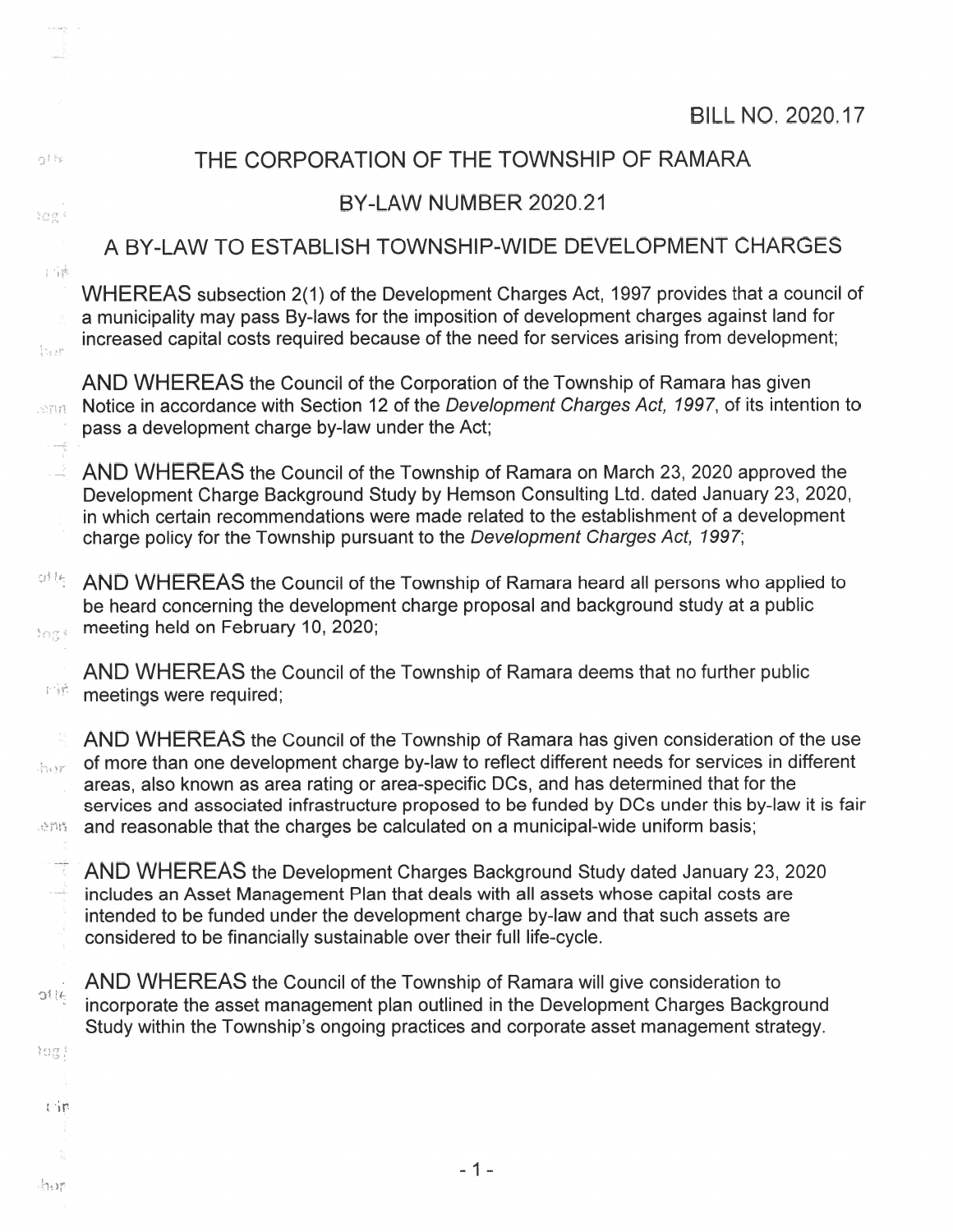#### NOW THEREFORE the Township of Ramara enacts as follows:

#### 1. DEFINITIONS

 $\alpha > 1$ 

 $\Omega_{\alpha}^-$ 

 $\frac{1}{2}$   $\frac{1}{2}$   $\frac{1}{2}$ 

 $19.98 + 5$ 

 $\mathcal{C}_{\mu}^{\mu}$   $\frac{1}{k}$  ,  $\frac{1}{k}$  ,<br>  $\frac{1}{k}$ 

印刷

 $\frac{1}{2}=\frac{1}{2}\int_{0}^{2\pi}$ 

 $\frac{1}{2}$  )  $\frac{1}{2}$ 

-805

ad.

gite.

3000

主管

 $\Gamma\cap\Gamma$ 

- 1.1 In this by-law:
- a) "Act" shall mean the Development Charges Act, 1997 and any amendment thereto.
- b) "Commercial" shall mean any land, building or structure used for the purpose of buying and selling commodities or supplying services for profit or gain.
- c) "Council" shall mean the Council of the Corporation of the Township of Ramara.
- d) "Development" shall mean the construction, erection or places of the one or more building or structures on land or the construction, erection or making of an addition or alteration to <sup>a</sup> building or structure that increases the size or floor area.
- e) "Development charge" shall mean <sup>a</sup> charge imposed on land with respec<sup>t</sup> to this by-law.
- f) "Dwelling Unit" shall mean any par<sup>t</sup> of <sup>a</sup> building or structure or mobile home as defined in Section 46 of the Planning Act used or intended to be used as living quarters whether on <sup>a</sup> permanen<sup>t</sup> or seasonal basis.
	- g) "Floor area" shall mean the total of all floor area within the building or structure measured between the outside surfaces of the exterior walls and shall include floor area below grade. For the purpose of this by-law, floor area shall not include the floor area used for equipment for the heating, cooling, ventilating, electrical, or mechanical for the building.
- h) "Industrial" shall mean any land, building or structure used for manufacturing processing, fabricating or assembly of raw materials or goods or warehousing or bulk storage of goods and shall include any related accessory uses.
	- i) "Institutional" shall mean any land, building or structure used by an organized body, religious group or society for <sup>a</sup> not for profit and non commercial purpose and includes such uses as schools, place of worship, community centre, nursing home, home for the aged, library and governmen<sup>t</sup> building, but shall not include any residential use or group home.
- j) "Non-residential" shall mean any commercial, industrial or institutional use.
- k) "Re-development" shall have the same meaning as development.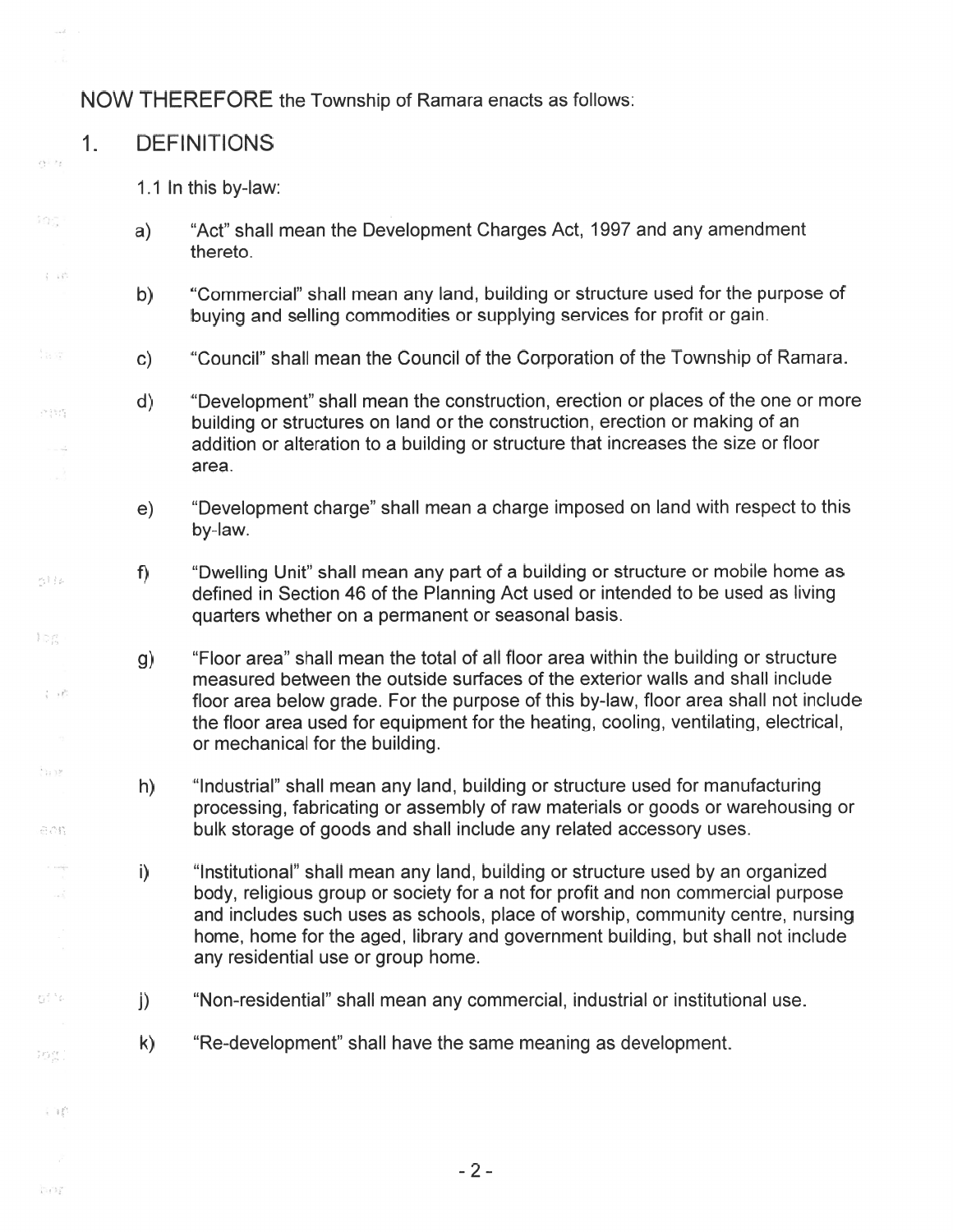I) "Residential use" shall mean the lands, building or structures or portions thereof used, or designed or intended for use as <sup>a</sup> home or residence of one or more individuals, and shall include <sup>a</sup> single detached dwelling, <sup>a</sup> semi detached dwelling, <sup>a</sup> townhouse dwelling, an apartment dwelling, and the residential portion of <sup>a</sup> mixed use building or structure;

## 2. DESIGNATED MUNICIPAL SERVICES

2.1 The designated municipal services for which the development charge will be collected are:

Non-Discounted Services with no mandatory reduction, to include:

- 1. Fire Services;
- 2. Services Related to <sup>a</sup> Highway:
	- a. Public Works; and
	- b. Road and Related Works

## 3. APPLICABLE LANDS, BUILDINGS AND STRUCTURES

- 3.1 This by-law shall apply to all lands within the geographic limits of the Township.
- 3.2 This by-law shall not apply to land that is owned by and used for the purpose of:
	- a) the Township or local board thereof;
	- b) the County of Simcoe
	- c) <sup>a</sup> Board of Education
- 33 This by-law shall not apply to:
	- a) the enlargement of an existing dwelling unit or the creation of additional dwelling units in an existing residential building in accordance with the Regulations;
	- b) the enlargement of the gross floor area of an existing industrial building, as per Section 4 of the Act;
	- c) <sup>a</sup> non-residential building used or designated or intended for use in connection with the production of crops, animal husbandry or other similar uses normally associated with agriculture;
	- d) an institutional building.

./ '

To p

240903

in s

 $\{t_k\}_{k=1}^{n-1}$ 

e) All non-residential development, as defined herein, for all lands within the Township excep<sup>t</sup> those shown in Schedule "B" as attached to this by-law. For greater certainty, these lands are designated as the "Rama Road" Economic Employment District".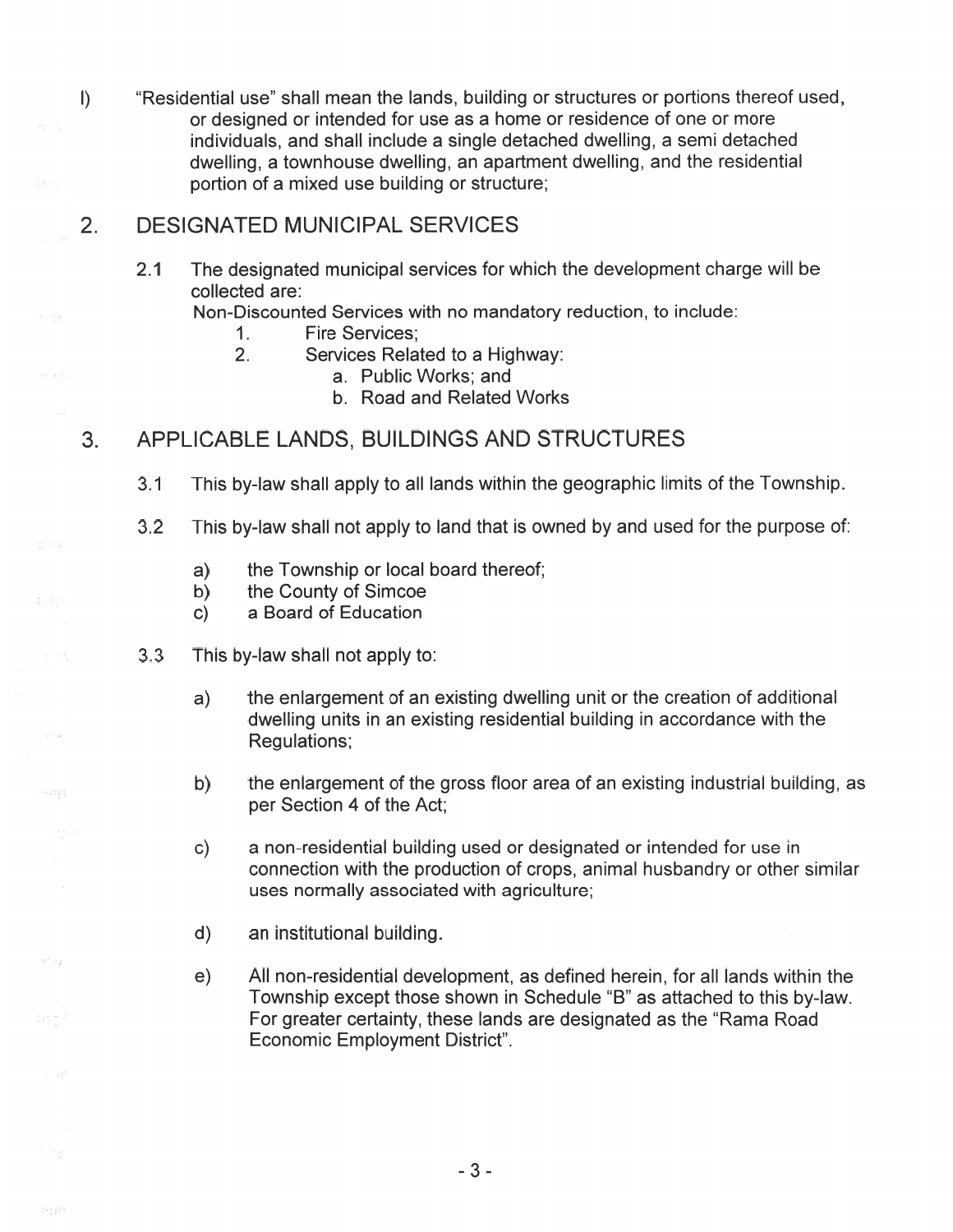#### 4 TRIGGERS FOR THE CHARGE

- 4.1 Development charges shall be imposed on land to be developed or re-developed for residential and non residential use only where the development requires:
	- a) the passing of <sup>a</sup> zoning by-law or an amendment thereto under Section <sup>34</sup> of the Planning Act;
	- b) the approval of <sup>a</sup> minor variance under Section 45 of the Planning Act;
	- C) <sup>a</sup> conveyance of land to which <sup>a</sup> by-law passe<sup>d</sup> under subsection <sup>50</sup> of the Planning Act;
	- d) the approva<sup>l</sup> of <sup>a</sup> <sup>p</sup>lan of subdivision under Section 51 of the Planning Act;
	- e) <sup>a</sup> consent under Section 53 of the Planning Act;
	- f) the approval of <sup>a</sup> description under Section 50 of the Condominium Act;
	- g) the issuing of <sup>a</sup> permit under the Building Code Act, in relation to <sup>a</sup> building or structure.

## 5 SCHEDULE OF DEVELOPMENT CHARGES

5. <sup>1</sup> Subject to the provision of this by-law, development charges against land shall be imposed and collected in accordance with the rates set out in Schedule "A" to this by-law.

## 6. LOCAL SERVICE INSTALLATION

6.1 Nothing in this by-law prevents Council from requiring, as <sup>a</sup> condition of an agreemen<sup>t</sup> under Section 51 or 53, of the Planning Act, that an owner, at his or her own expense, shall install or pay for such local services, as Council may require in accordance with Section 59 of the Act.

## 7. MULTIPLE CHARGES

 $\sim$   $\sim$ 

- 7. 1 Where two or more of the actions described in subsection 4. 1 are required before land to which <sup>a</sup> development charge applies can be development, only one development charge shall be calculated and collected in accordance with the provision of this by-law;
- 7.2 Notwithstanding subsection 7.1, if two or more of the actions described in subsection 5(1) occur at different times, and if the subsequent action had the effect of increasing the need for municipal services, an additional development charge on the additional residential dwelling units and non-residential floor area, shall be calculated and collected in accordance with the provision of the by-law.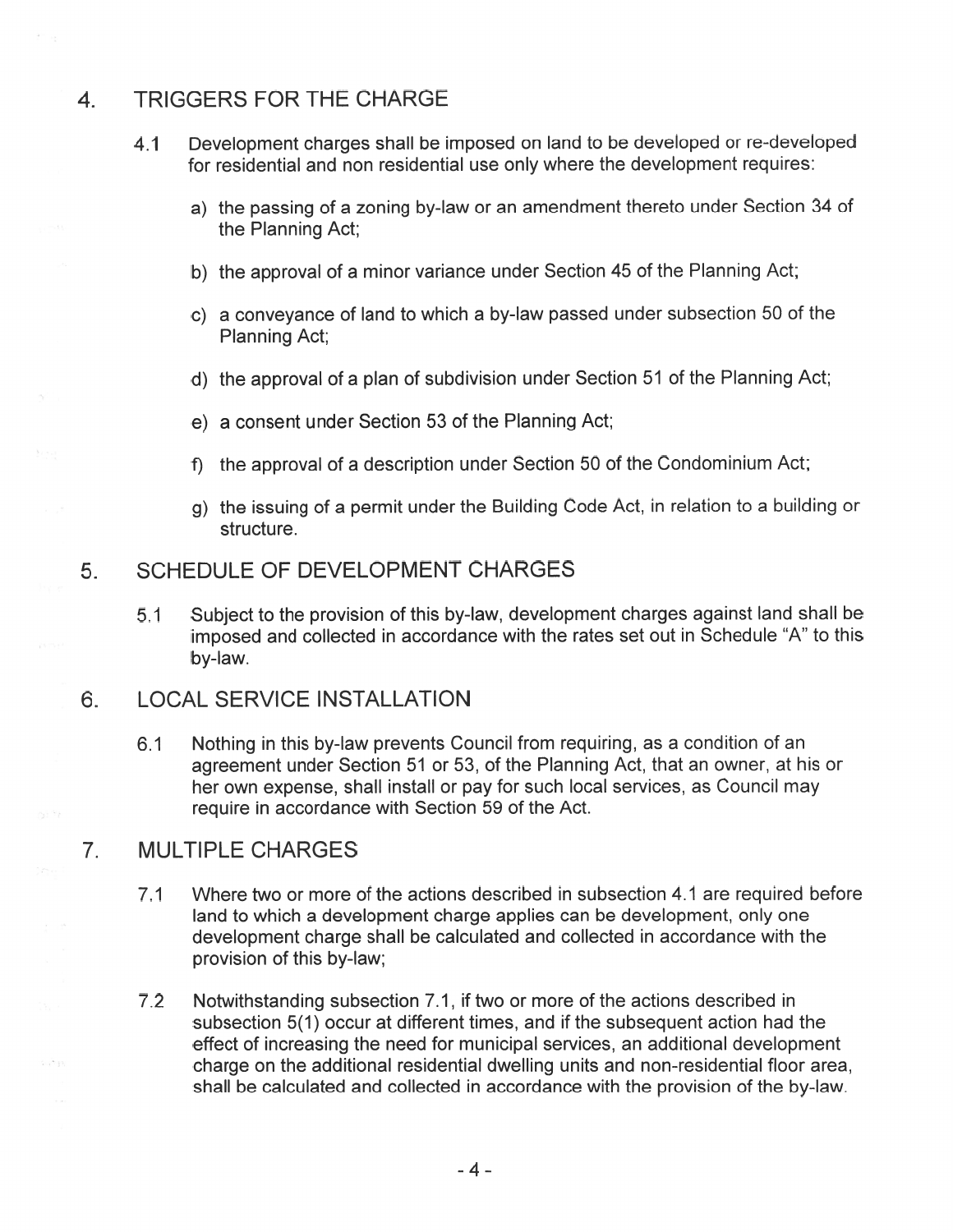#### 8. SERVICES IN LIEU

8.1 Council may by agreemen<sup>t</sup> with an owner of land, substitute services in lieu for all or par<sup>t</sup> of the development charge applicable to the owner's land as may be specified in the agreement. Such agreemen<sup>t</sup> shall specify that where the owner provides services in lieu in accordance with the agreement, Council shall <sup>g</sup>ive to the owner <sup>a</sup> credit against of the development charge.

#### 9. DEVELOPMENT CHARGES CREDITS

- 9.1 In the case of the demolition or removal of all or par<sup>t</sup> of <sup>a</sup> building or structure, <sup>a</sup> credit for the number of residential dwelling units or non-residential floor area will be recognized provided that <sup>a</sup> building permit has been issued for the development or re-development within <sup>3</sup> years from the date of demolition permit was issued. If no demolition permit was issued, no credit will be recognized.
- 9.2 Where an impost fee, lot levy or like charge was paid to the Township since the passage of development charge by-laws under authority of the Development Charges Act, 1989; namely:

By-law 92.03 of the Township of Mara; and By-law 92.02 of the Township of Rama;

or where <sup>a</sup> development charge has been paid to the Township since the passage of development charge by-laws under the authority of the Development Charges Act, 1989, namely:

By-law 92.03 of the Township of Mara; and

By-law 92.02 of the Township of Rama;

And any amendment thereto;

or where <sup>a</sup> development charge is paid to the Township under the authority of this by-law and any amendment thereto;

<sup>a</sup> credit to the amount paid will be recognized toward the current development charge so that the applicant shall top up the recognized credit to an amount equa<sup>l</sup> to the development charge at the time the building permit is issued.

## 10. TIMING OF CALCULATION AND PAYMENT

- 10.1 Development charges shall be calculated and payable in accordance with Section 26, Section 26. 1 and Section 26.2 of the Development Charges Act.
- 10.2 Where development charges apply to land in relation to which <sup>a</sup> building permit is required, the building permit shall not be issued until the development charge has been paid in full to the Treasurer of the Township.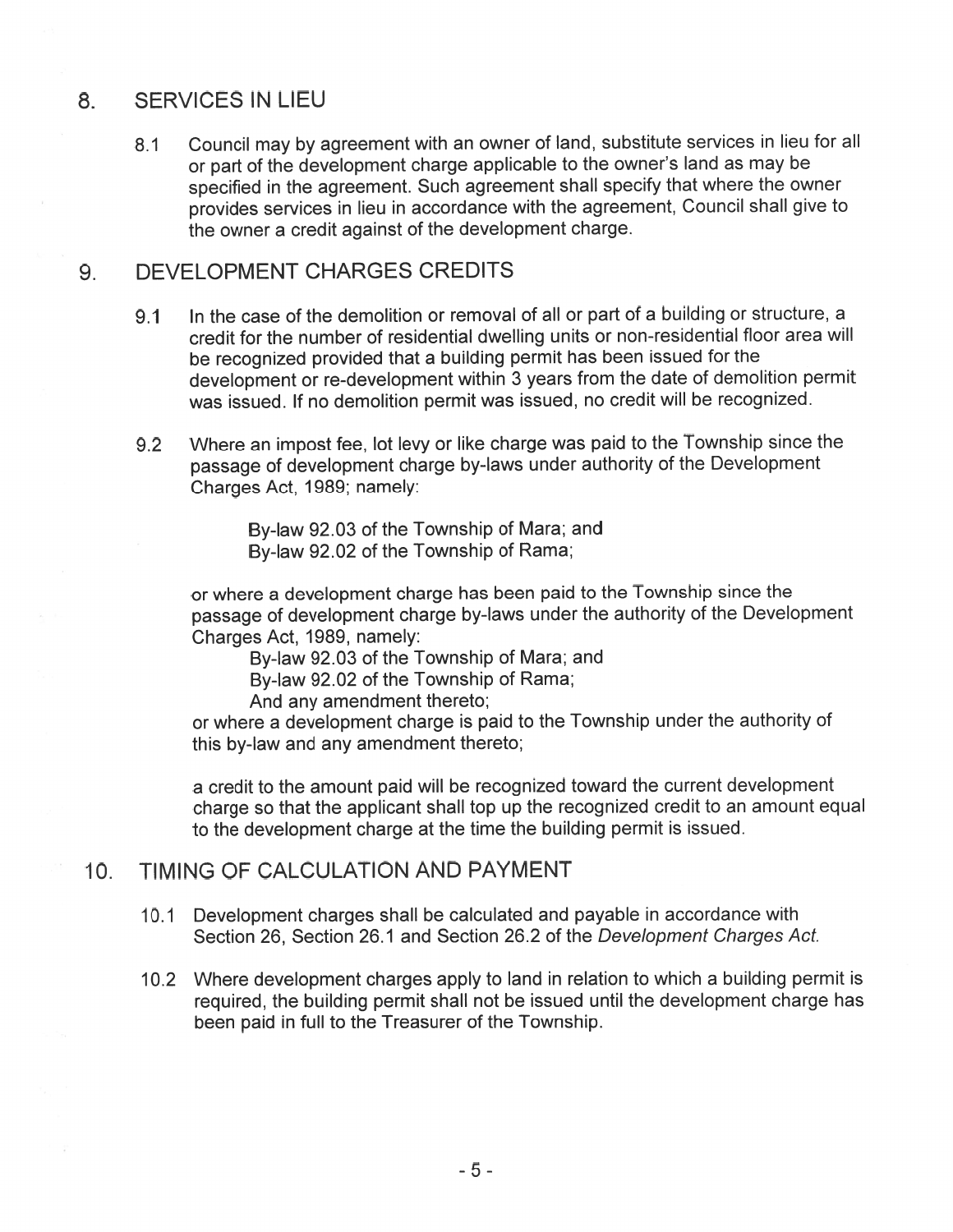- 10.3 Notwithstanding Section 10.1, the development charge may be payable with respec<sup>t</sup> to an approva<sup>l</sup> of <sup>a</sup> <sup>p</sup>lan of subdivision under Section <sup>51</sup> or the Planning Act immediately upon entering into an agreemen<sup>t</sup> and with respec<sup>t</sup> to <sup>a</sup> consent under Section 53 of the Planning Act, immediately upon entering into <sup>a</sup> consent agreemen<sup>t</sup> and prior to final approva<sup>l</sup> of the consent.
- 10.4 In accordance with Section 27 of the Development Charges Act, Council may enter into agreements providing for all or any par<sup>t</sup> of <sup>a</sup> development charge to be paid before or after it would otherwise be payable.

## 11. INTEREST RATES

- 11.1 The municipality may charge interest on the installments required by Section 26.1(3) of the Development Charges Act from the date the development charge would have been payable in accordance with Section <sup>26</sup> of the Development Charges Act to the date the installment is paid.
- 11.2 Where Section 26.2 (1)(a) or (b) of the Development Charges Act applies, the municipality may charge interest on the development charge from the date of the application referred to in the applicable clause to the date the development charge is payable under Section 26.2(3) of the Development Charges Act.
- 11.3 The municipality may determine, by Council resolution, interest rates in relation to Sections 11.1 and 11.2.

#### 12. RESERVE FUNDS

- 12.1 The municipality will establish a separate reserve fund for each of the services set out in subsection 2.1 of this by-law
- 12.2 The Treasurer shall invest each reserve fund in accordance with Council policy
- 12.3 Council may borrow from the reserve funds and in accordance with the Act at the Bank of Canada Rate in effect at the date of passage of this by-law updated quarterly on the first business day of January, April, July and October of each year.
- 12.4 The Treasurer shall submit an annual repor<sup>t</sup> on each reserve fund to Council by March 31 of the year following and in accordance with the Act and Regulations thereto.

#### 13. BY-LAW AMENDMENT OR APPEAL

13.1 Where this by-law or any development charge prescribed thereunder is amended or repealed by order of the Ontario Municipal Board, the Municipal Treasurer shall calculate forthwith the amount of any overpaymen<sup>t</sup> to be refunded plus interest as <sup>a</sup> result of said amendment or repeal;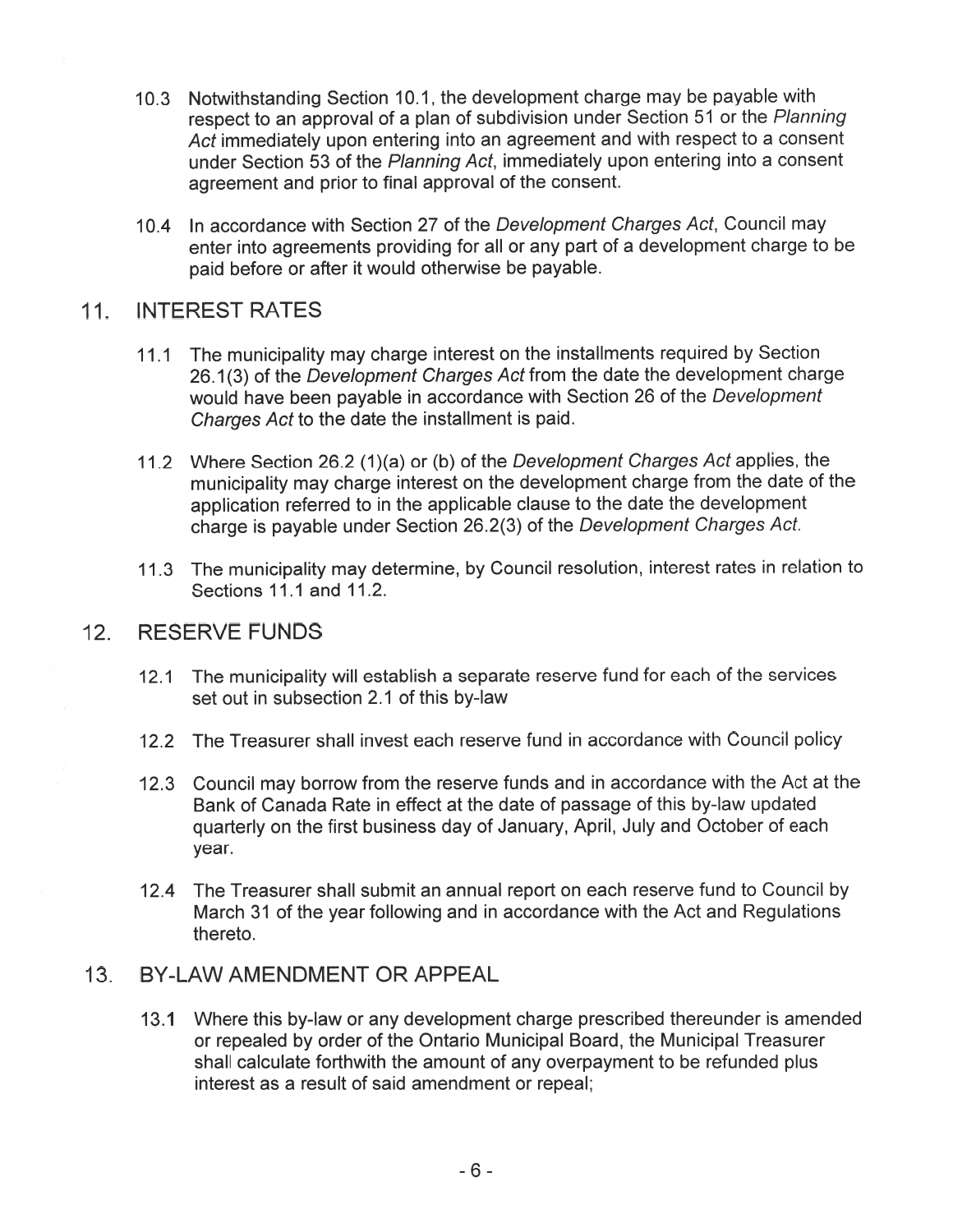- 13.2 Refunds that are required to be paid under subsection 12.1 shall be paid within 15 business days with interest to be calculated as follows:
	- a) interest shall be calculated from the date on which the overpaymen<sup>t</sup> was collected to the date on which the refund is paid;
	- b) the interest rates shall be the Bank of Canada interest rate in effect on the date of enactment of the by-law update on the first business day of every January, April, July and October thereafter shall be used.

#### 14. BYLAW INDEXING

- 14.1 The development charges set out in Schedule "A" to this by-law shall be adjusted annually on September 1, without amendment to this by-law, in accordance with the most recent twelve moth change in the Statistic Canada Quarterly Construction Price Statistics.
- 15. BY-LAWADMINISTRATION
	- 15.1 This by-law shall be administered by the Municipal Treasurer.

#### 16. SEVERABILITY

- 16.1 In the event any provision, or par<sup>t</sup> thereof, of this by-law is found, by <sup>a</sup> court of competent jurisdiction, to be ultra vires, such provision, or par<sup>t</sup> thereof, shall be deemed to be severed, and the remaining portion of such provision and all other provisions of the by-law shall remain in full force and effect.
- 17. SCHEDULES TO THE BY-LAW
	- 17.1 Schedule 'A" and Schedule "B" attached hereto shall be and form par<sup>t</sup> ofthis bylaw.
- 18. DATE BY-LAW EFFECTIVE
	- 18.1 This by-law shall come into force and effect on March 23rd 2020.

BY-LAW READ A FIRST, SECOND AND THIRD TIME AND FINALLY PASSED THIS 23rd DAY OF MARCH 2020.

 $\lambda$   $\rightarrow$   $\lambda$   $\rightarrow$   $\rightarrow$   $\rightarrow$  $k = \frac{1}{2}$ 

Cathy Wainman

CATHY WAINMAN, DEPUTY CLERK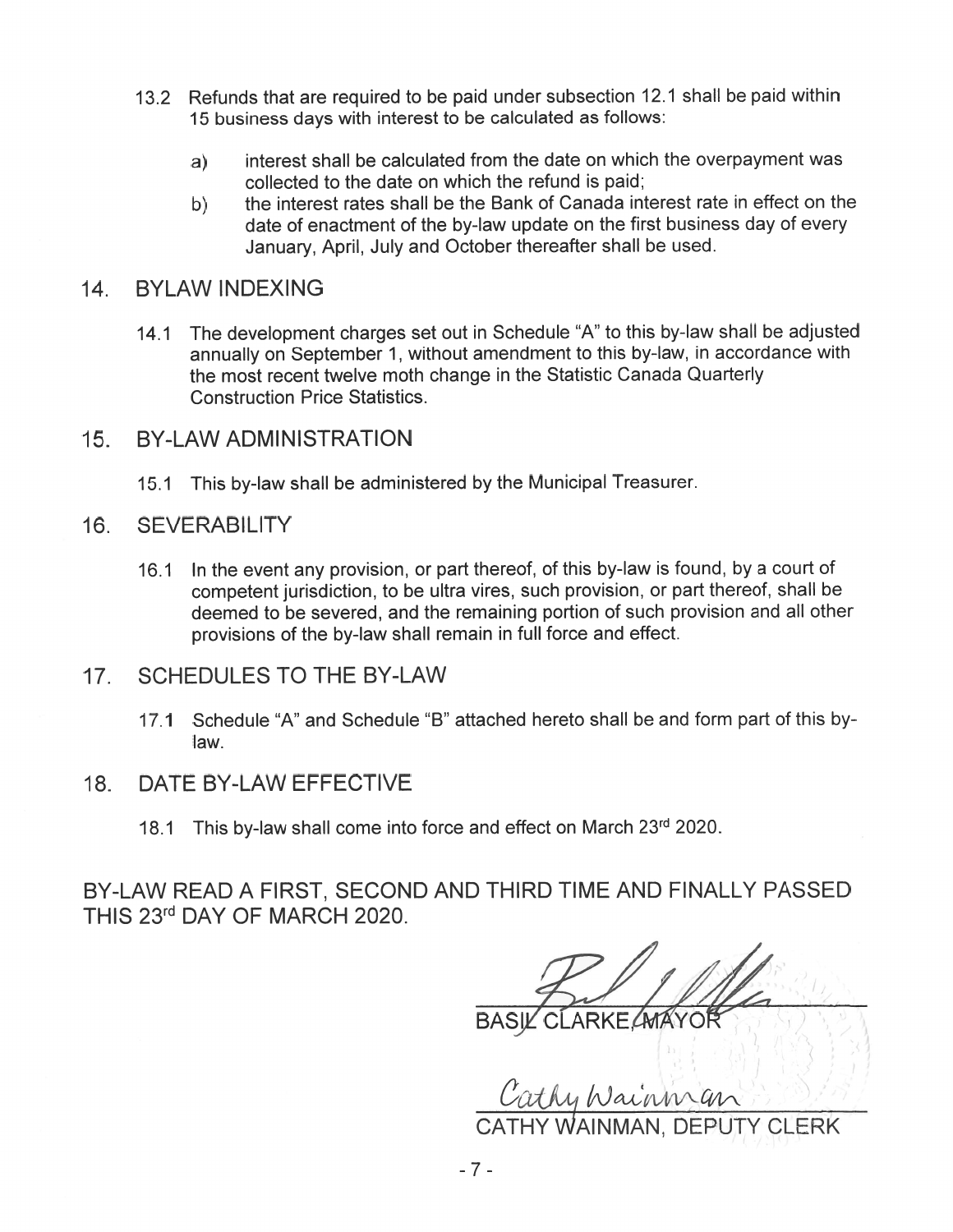## SCHEDULE "A" TO BY.LAW 2020.21

|                                               | <b>Charge Per Unit Type</b> |                  |            | Non-Residential         |
|-----------------------------------------------|-----------------------------|------------------|------------|-------------------------|
|                                               | <b>Singles</b>              | Rows / Other     | Apartments | Charge                  |
| <b>SERVICE</b>                                | <b>Semis</b>                | <b>Multiples</b> |            | $($\sqrt{$}$ (\$/sq.m.) |
| Fire Protection                               | \$1,047                     | \$862            | \$819      | \$6.63                  |
| Services Related to a Highway                 |                             |                  |            |                         |
| Public Works                                  | \$1,028                     | \$846            | \$804      | \$6.50                  |
| Roads And Related                             | \$3,532                     | \$2,907          | \$2,761    | \$22.33                 |
| <b>Subtotal Services Related to a Highway</b> | \$4,560                     | \$3,753          | \$3,565    | \$28.83                 |
| <b>TOTAL CHARGE PER UNIT</b>                  | \$5,607                     | \$4,615          | \$4,384    | \$35.46                 |

# Schedule of Non-Discounted Township-Wide Development Charges